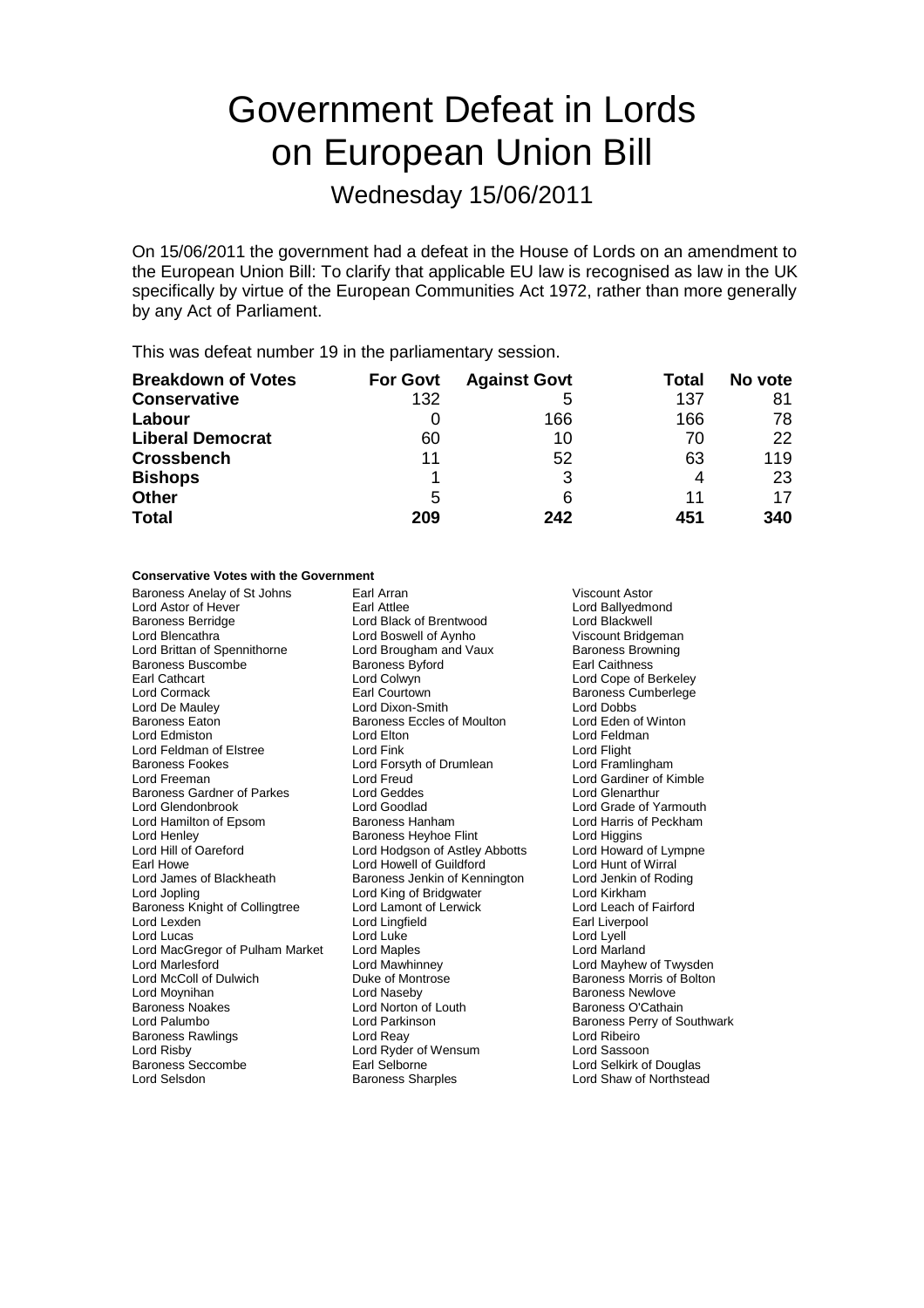Lord Stewartby<br>
Lord Taylor of Holbeach Lord Trefg<br>
Lord Trimble<br>
Lord True

Lord Sheikh **Earl Shrewsbury** Earl Shrewsbury Lord Spicer<br>
Lord St John of Fawsley **Earl Baroness** Stedman-Scott **Lord Sterling** Lord Stewartby Baroness Stowell of Beeston Lord Strathclyde Lord True<br>
Baroness Verma<br>
Baroness Verma<br>
Lord Vinson Viscount Ullswater Baroness Verma Lord Vinson Lord Wade of Chorlton Baroness Warsi **Lord Wasserman** Lord Wei Baroness Wheatcroft **Baroness Wilcox** Baroness Wilcox Viscount Younger of Leckie

**Conservative Votes against the Government**

Lord Plumb Lord Tebbit

## **Labour Votes with the Government**

**Labour Votes against the Government** Baroness Adams of Craigielea Lord Ahmed<br>
Lord Anderson of Swansea Baroness Andrews<br>
Barones Lord Anderson of Swansea **Baroness Andrews** Baroness Armstrong of Hill Top<br>
Baroness Bakewell
Baroness Andrewell
Baroness Bakewell
Baroness Bakewell
Baroness Bakewell
Baroness Andrewel Lord Bassam of Brighton **Lord Berkeley Communist Communist Communist Communist Communist Communist Communist Communist Communist Communist Communist Communist Communist Communist Communist Communist Communist Communist Com** Lord Boyd of Duncansby Lord Bragg Lord Brennan Lord Brooke of Alverthorpe Lord Brookman Lord Brooks of Tremorfa Lord Browne **Lord Campbell-Savours**<br>
Lord Christopher **Lord Clark of Windermere** Lord Christopher Lord Clark of Windermere Lord Clarke of Hampstead Lord Clinton-Davis Lord Collins of Highbury Lord Corbett of Castle Vale<br>Baroness Corston Baroness Crawley Lord Cunningham of Felling Baroness Corston **Baroness Crawley** Chromess Crawley Lord Cunningham of Felling<br>
Lord Davies of Oldham Lord Davies of Stamford Lord Davies of Coity Baroness Dean of Thornton-le-Fylde Lord Dixon<br>Lord Donaughue Baroness Drake Baroness Drake Lord Dubs Lord Donoughue<br>
Lord Eatwell Cord Evans of Parkside Lord Eatwell<br>
Lord Evans of Temple Guiting<br>
Lord Falconer of Thoroton Baroness Falkender Corporation Baroness Farrington of Ribble Lord Faulkner of Worcester Lord Filkin<br>Lord Foster of Bishop Auckland Lord Foulkes of Cumnock Lord Foster of Bishop Auckland Lord Foulkes of Cumnock Baroness Gale<br>Baroness Gibson of Market Rasen Lord Giddens Lord Gilbert Baroness Gibson of Market Rasen Lord Giddens Lord Gilbert Lord Glasman **Baroness Golding**<br> **Lord Gordon of Strathblane** Baroness Goudie Lord Grantchester Lord Grenfell Lord Grocott Lord Harris of Haringey **Lord Harrison** Lord Harrison Lord Harrison Lord Hart of Chilton<br>Lord Haworth Lord Hart of Chilton Baroness Hayter of Kentish Town Baroness Healy of Primrose Hill Lord Haworth **Baroness Hayter of Kentish Town** Baroness H<br>Baroness Henig **Baroness Hilton of Eggardon** Lord Hollick Baroness Henig<br>Baroness Hollis of Heigham Lord Howarth of Newport Baroness Hollis of Heigham Lord Howarth of Newport Baroness Howells of St Davids<br>
Lord Hovle Cord Hughes of Stretford Lord Hughes of Woodside Lord Hunt of Kings Heath Lord Irvine<br>Baroness Jay of Paddington Lord Jones Baroness Jay of Paddington Lord Jones<br>
Lord Jordan Lord Judd Baroness Kennedy of The Sha Lord Jordan Lord Judd Lord Judd Baroness Kennedy of The Shaws<br>
Lord Kennedy of Southwark Lord King of West Bromwich Baroness King of Bow Lord Kennedy of Southwark Lord King of West Bromwich Baroness King of West Bromwich Baroness King of West Brom<br>Lord King ock Baroness Kinnock of Holyhead Lord Kirkhill Lord Knight of Weymouth Lord Layard Lord Lea of Lord Lea of Coatdyke Lord Liddle Lord Linsey Baroness Liddell of Coatdyke Lord Liddle<br>Baroness Lister of Burtersett Lord Lympne Baroness Lister of Burtersett Lord Lympne Lord Mackenzie of Framwellgate<br>
Lord Mackenzie of Culkein Baroness Massev of Darwen Lord Maxton Lord McAvoy **Lord McConnell of Glenscorrodale** Baroness Mc<br>Lord McKenzie of Luton **Lord Monks** Lord Monks Lord McKenzie of Luton Lord Monks Lord Moonie Baroness Morgan of Ely Francess Morgan of Drefelin Lord Morris of<br>Baroness Morgan of Ely Francess Morgan of Drefelin Lord Morris of Handsworth Lord Mornes Lord Morris of Handsworth Lord Myners<br>
Lord O'Neill of Clackmannan Lord Parekh<br>
Lord O'Neill of Clackmannan Lord Parekh Lord O'Neill of Clackmannan Lord Parekh<br>
Lord Pendry Baroness Pitkeathley Lord Ponsonby of Shulbrede Baroness Prosser<br>
Lord Radice Baroness Ramsay Lord Radice <sup>T</sup>range of Baroness Ramsay of Cartvale Theorian Cord Real Lord Real Cord Real Cord Richard<br>Lord Reid of Cardowan Trans Baroness Rendell of Babergh Trans Lord Richard Lord Reid of Cardowan **Baroness Rendell of Babergh** Lord Richard<br>Lord Rowlands **Baroness Rovall of Blaisdon** Lord Sawyer Baroness Scotland of Asthal Lord Sheldon **Baroness Sherlock**<br>
Viscount Simon **Baroness Smith of Gilmorehill** Baroness Smith of Basildon Viscount Simon **Baroness Smith of Gilmorehill** Baroness Smith of Basildon Basildon Basildon Lord Stevenson of Balmacara Lord Stone of Blackheath Baroness Symons of Vernham Dean Lord Taylor of Blackburn Baroness Taylor of Bolton<br>
Lord Temple-Morris Baroness Thornton Baroness Thornton Lord Tomlinson Lord Temple-Morris **Baroness Thornton Lord Touling**<br>
Lord Touhig<br>
Lord Triesman Lord Turnberg **Baroness Turner of Camden** Lord Warner Lord Warner<br>
Baroness Warwick of Undercliffe Lord West of Spithead **Baroness Wheeler** Baroness Warwick of Undercliffe

**Example Baroness Bakewell Lord Barnett<br>
Lord Berkeley Lord Bilston** Lord Davies of Stamford<br>
Lord Dixon<br>
Baroness Donaghy **Baroness Falkender Exercise Farrington of Ribbleton Lord Filkin**<br>Lord Filkin Baroness Goudie Exercise Communication of Baroness Gould of Potternewton<br>
Lord Grenfell Lord Grocott Lord Hoyle Baroness Hughes of Stretford Lord Hughes of Woodside Baroness Kinnock of Holyhead Lord Kirkhill<br>Lord Layard Lord Lea of Crondall Baroness Massey of Darwen Lord Maxton<br>Lord McConnell of Glenscorrodale Baroness McIntosh of Hudnall Examples Royall of Blaisdon Ford Sawyer<br>
Lord Sheldon Ford Baroness Sherlock Lord Stevenson of Balmacara<br>Lord Taylor of Blackburn

Lord Sterling of Plaistow<br>Lord Strathclyde

Lord Deben **Baroness Hooper Baroness Hooper** Lord Mackay of Clashfern

Lord Plant of Highfield<br>Baroness Quin Lord Tunnicliffe<br>Lord Warner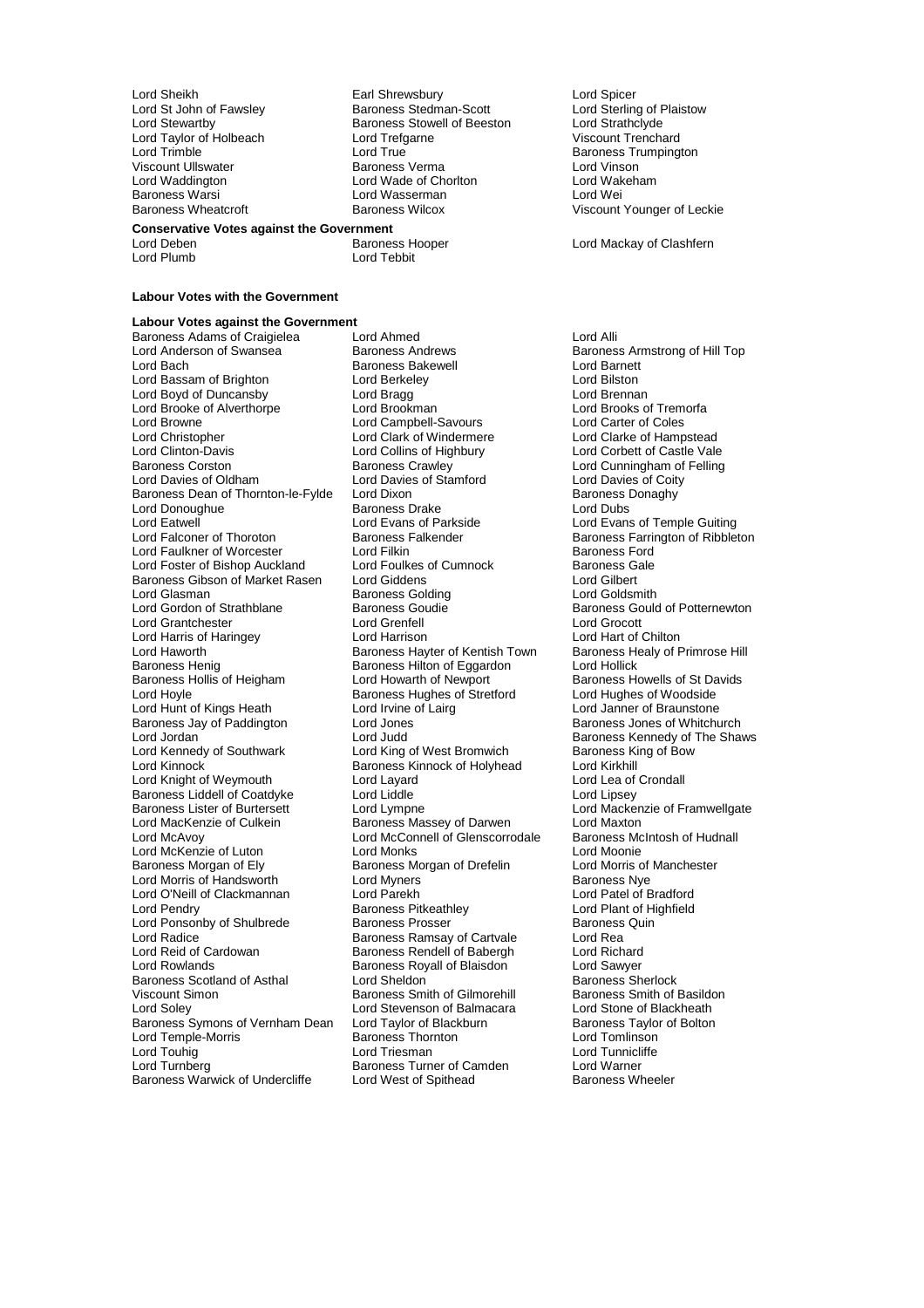Baroness Whitaker Lord Williams of Elvel Lord Wills Lord Young of Norwood Green

Lord Woolmer of Leeds

# **Liberal Democrat Votes with the Government**

Lord Ashdown of Norton-sub-Hamdon Lord Avebury Baroness Garden of Frognal Lord German<br>
Lord Greaves Cord Greates Lord Kirkwood of Kirkhope Baroness Parminter Lord Phillips of Sudbury<br>
Lord Redesdale Lord Rennard<br>
Lord Rennard Lord Shipley Lord Shutt of Greetland<br>Lord Stoneham of Droxf<br>Lord Stoneham of Droxf Lord Tope<br>
Lord Wallace of Saltaire<br>
Lord Wallace of Saltaire<br>
Baroness Walmsley<br>
Lord Willis of Knaresborough

Baroness Benjamin Baroness Bonham-Carter of Yarnbury Baroness Brinton Lord Burnett Lord Clement-Jones Lord Cotter Baroness Doocey **Baroness Falkner of Margravine**<br> **Earl Glasgow** Earl Glasgow Lord Greaves **Exercise State Baroness Hamwee** Baroness Harris of Richmond<br>Baroness Hussein-Ece **Baroness Harris of Communist Corporation** Lord Jones of Cheltenham Baroness Jolly **Lord Jones of Cheltenham**<br>Baroness Kramer **Lord Lee of Trafford** Lord Loomba Baroness Maddock Earl Mar and Kellie Lord Marks of Henley-on-Thames Lord McNally and Department Baroness Neuberger<br>Baroness Nicholson of Winterbourne Baroness Northover Saroness Neutral Almer of Childs Hill Baroness Nicholson of Winterbourne Baroness Northover Lord Palmer<br>Baroness Parminter Lord Phillins of Sudbury Lord Razzall Lord Rennard **Lord Roberts of Llandudno**<br>
Lord Sharkey **Lord Renness Sharp of Guildford** Baroness Scott of Needham Market Lord Sharkey **Baroness Sharp of Guildford Sharkey**<br>Lord Shipley **Baroness Sharp of Guilden**<br>Lord Smith of Clifton Lord Steel of Aikwood Lord Stoneham of Droxford Lord Strasburger Lord Taylor of Goss Moor **Lord Teverson Baroness Thomas of Winchester**<br>
Lord Tope **Lord Toles**<br>
Lord Toles **Cord Toles**<br>
Lord Toles **Allace of Tankerness** 

# **Liberal Democrat Votes against the Government**

Lord Taverne **Communist Construction** Baroness Tonge Baroness Williams of Crosby

# **Crossbench Votes with the Government**

Lord Chorley **Viscount Craigavon**<br>
Lord Greenway **Lord Ingeles** Viscount Slim Viscount Tenby **Crossbench Votes against the Government**<br>Viscount Allenby of Megiddo<br>Lord Armstrong of Ilminster Viscount Allenby of Megiddo Lord Armstrong of Ilminster Lord Best Lord Carey of Clifton **Earl Clancarty** Earl Clancarty **Lord Cobbold**<br>
Lord Condon **Earl Clancarty** Lord Craig of Radley **Earl Collance** Baroness Deech Lord Condon Lord Craig of Radley Baroness Deech Baroness Finlay of Llandaff Lord Hall of Birkenhead<br>Lord Haskins Lord Haskings of Scarisbrick Baroness Howarth of Breckland Lord Jay of E<br>
Lord Kerr of Kinlochard Lord Laming Lord Low of Dalston **Lord Luce** Lord Luce Countess of Mar<br>
Lord Marshall of Knightsbridge Lord Martin of Springburn **Counting Baroness Masham of Ilton** Lord Marshall of Knightsbridge Lord Martin of Springburn Baroness Meacher Baroness Meacher **Baroness Murphy Baroness O'Neill of Bengarve**<br>
Lord Ouselev Lord Oxburgh Lord Palmer<br>
Lord Oxburgh Lord Palmer Lord Ouseley Lord Oxburgh Lord Oxburgh Lord Pannick<br>
Lord Pannick Lord Patel Lord Pannick **Lord Patel Accept Control** Lord Patel Baroness Prashar<br>
Lady Saltoun of Abernethy Baroness Stern Lord Ramsbotham **Lady Saltoun of Abernethy** Baroness Ste<br>
Lord Sutherland of Houndwood Lord Thomas of Swynnerton Lord Walpole Lord Sutherland of Houndwood Lord Thomas of Swynnerton<br>
Lord Walton of Detchant Baroness Warnock Baroness Young of Hornsey

# Lord Elystan-Morgan<br>
Lord Hall of Birkenhead<br>
Lord Hannay of Chiswick Lord Laming<br>
Lord Luce<br>
Lord Luce<br>
Countess of Mar

Lord Allan of Hallam<br>Baroness Barker Lord Wallace of Saltaire Baroness Walmsley Lord Willis of Knaresborough

Lord Dykes<br>
Lord Maclennan of Rogart<br>
Lord Maclennan of Rogart Lord Oakeshott of Seagrove Bay Lord Rodgers of Quarry Bank Lord Oakeshott of Seagrove Bay Lord Rodger<br>Raroness Tonge Lord Tordoff

Lord Alton of Liverpool **Lord Bew Lord Cameron of Dillington**<br>
Lord Chorley **Collect Craigavon**<br>
Lord Chorley Corporation Craigavon<br>
Lord Chear Lord Kilcloonev

> Lord Boyce **Baroness Campbell of Surbiton**<br>
> Earl Clancarty **Baroness Campbell of Surbiton** Lord Hastings of Scarisbrick Lord Hennessy of Nympsfield<br>
> Lord Jay of Ewelme<br>
> Lord Kakkar Lord Williamson of Horton

## Bishop of Ripon and Leeds **Bishop Votes against the Government** Bishop of Chester **Bishop of Chichester** Bishop of Derby

### **Other Votes with the Government**

**Bishop Votes with the Government**

| Lord Empey<br>Lord Rogan                  | Lord Maginnis of Drumglass<br>Lord Willoughby de Broke | Lord Pearson of Rannoch |
|-------------------------------------------|--------------------------------------------------------|-------------------------|
| <b>Other Votes against the Government</b> |                                                        |                         |

Lord Browne of Belmont Lord Laird Lord Morrow